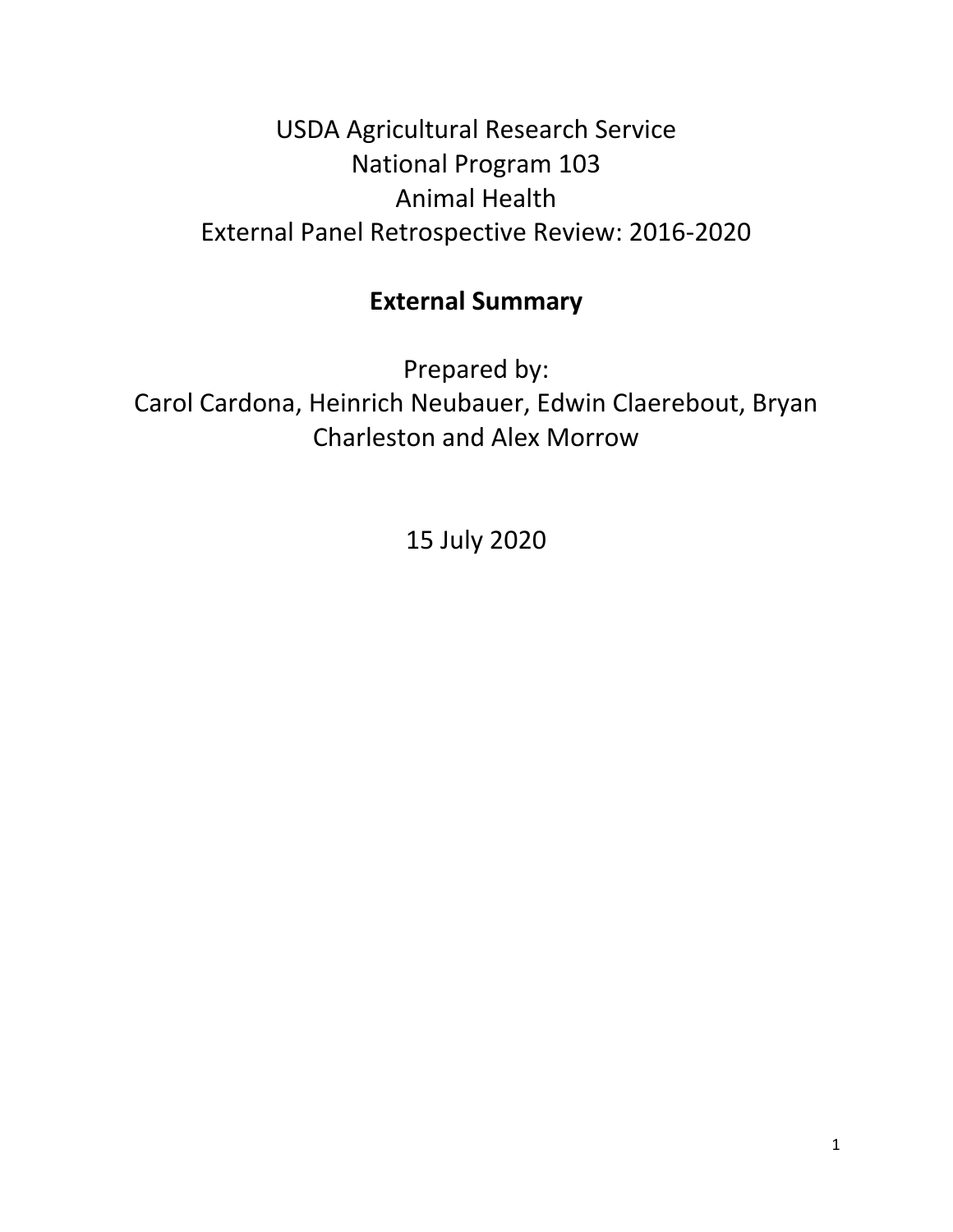## **NPRA NP 103 Executive Summary**

Programme 103 is a large and important programme covering a wide range of animal health issues with almost 40 projects based at 9 centres. Stakeholder consultation had been involved in identifying the contents of the seven components of the Action Plan.

Very significant progress has been made across the various components with an extensive list of high-quality publications from the various centres and a significant increase in intellectual property that was protected compared to the previous five-year programme.

The Biodefence Component, which is the largest of the seven components in terms of investment, is essential to maintaining US freedom from the major transboundary animal diseases which is critical to international trade in livestock and livestock products. Major highlights were the speed with which an influenza vaccine was developed in response to the 2014-15 outbreak, the development of an attenuated African Swine Fever candidate vaccine which has been transferred to industry and information on host-pathogen interaction and persistence of FMD infection. In terms of emerging diseases significant work has been carried out with international collaborators to map influenza viruses in swine and how Epizootic Hemorrhagic Disease Virus modifies the behaviour of its *Culicoides* host.

The Component on Antimicrobial Resistance includes very significant work on the development of alternatives to antibiotics, an area in which the US has shown global leadership. This component, although it has some dedicated projects, should be seen as a cross-cutting component with the outputs of some of the other components contributing to it. Important work was carried out on attribution of antimicrobial resistance, especially in relation to MRSA in humans. The work carried out on alternatives to antibiotics covers many of the key areas needing to be addressed, including mechanisms of action of some of the classes of alternatives that are being considered and how antibiotics contribute to enhanced performance.

In relation to Zoonoses, Component 3 focuses mainly on brucellosis, bovine tuberculosis, leptospirosis and Q-fever. In addition to interesting work on host-pathogen interaction in brucellosis, a vaccine was developed for ballistic delivery to wildlife, improved methods for the culture of *Leptospira* and a microparticle based vaccine for delivery of *Leptospira* antigens were developed. Work on bovine tuberculosis focused on host-pathogen interactions and the development of diagnostics and vaccines.

Respiratory Disease (addressed in Component 4) is a major concern to the livestock industries. Significant outputs from work in this area included a computational tool to characterize the antigenic diversity of swine influenza viruses which supports evidence-based decision making in the design and selection of vaccine candidates and the development of promising candidate vaccines against *S. suis* and Infectious Laryngotracheitis Virus of poultry.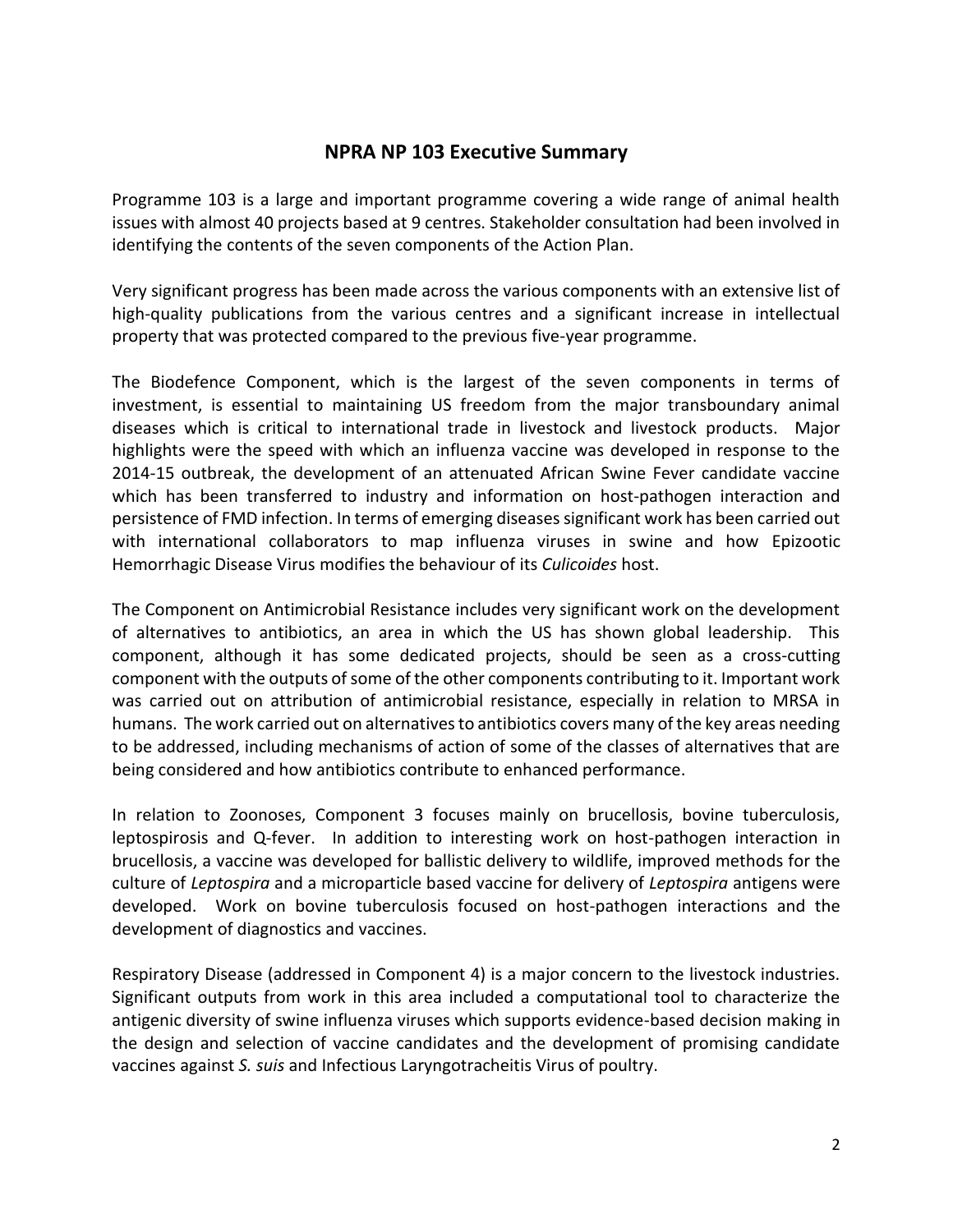Production diseases (Component 5) probably cost the livestock industries more than a major outbreak of a trans-boundary animal disease but generally tend to be neglected. However, with the current emphasis on drug resistance and the need to reduce reliance on antibiotics in animal production more investment is needed for new and improved vaccines and alternatives approaches to use of drugs to control these conditions. Work under the programme included studies on four of the most challenging conditions requiring attention, focusing on the diagnosis of Johne's Disease, Marek's Disease where a vaccine that gives sterile immunity is urgently needed, host pathogen interactions in Necrotic Enteritis and Mastitis.

The parasitic component (Component 6) included significant work on helminth genomics and host pathogen interaction which are likely to be important for future vaccine and drug development. There was also important work on *Eimeria* infection focusing on vaccine development and the detection of drug resistant parasites: new and improved vaccines for coccidiosis are urgently needed. The other important area for US livestock producers was the studies on haemoparasites with work on detection of *Babesia* infection and vaccine development for anaplasmosis and babesiosis.

Classical BSE may be of less concern, but TSEs haven't gone away. Component 7 made significant advances in improved test sensitivity for scrapie in goats and in the prospect of improved antemortem tests. There was also significant work on possible interspecies transmission of TSEs and the identification of resistant alleles in goats, the latter being essential for the development of breeding programmes to eradicate scrapie in goats.

Although the accomplishment report tended to feature the more applied or near-market outputs it is apparent from the list of publications across most of the components that this is based on a solid foundation of more fundamental science focusing on pathogen genomics and hostpathogen interactions. It is critical that this balance is maintained otherwise the innovation pipeline will dry up.

Gap analysis was carried out, involving key international experts, for a number of topics in the Biodefence component of the Programme. This has resulted in improved focus of the research activities and increased international collaboration and the Panel were keen that this should be extended to the other components. Moving forward, it would be ideal if in addition to the important disease issues being identified by stakeholders they also identified the required product and gap analysis could then be conducted to identify and map the knowledge gaps needing to be addressed to deliver the required products.

Maintenance of capacity in critical areas is an important function of a national programme and it is encouraging to see the investment in training of staff for the new biocontainment facility in Manhattan.

The report noted formal collaborative activities with various institutions nationally and internationally. However, it was apparent from the publications that collaboration was more extensive than what was presented.